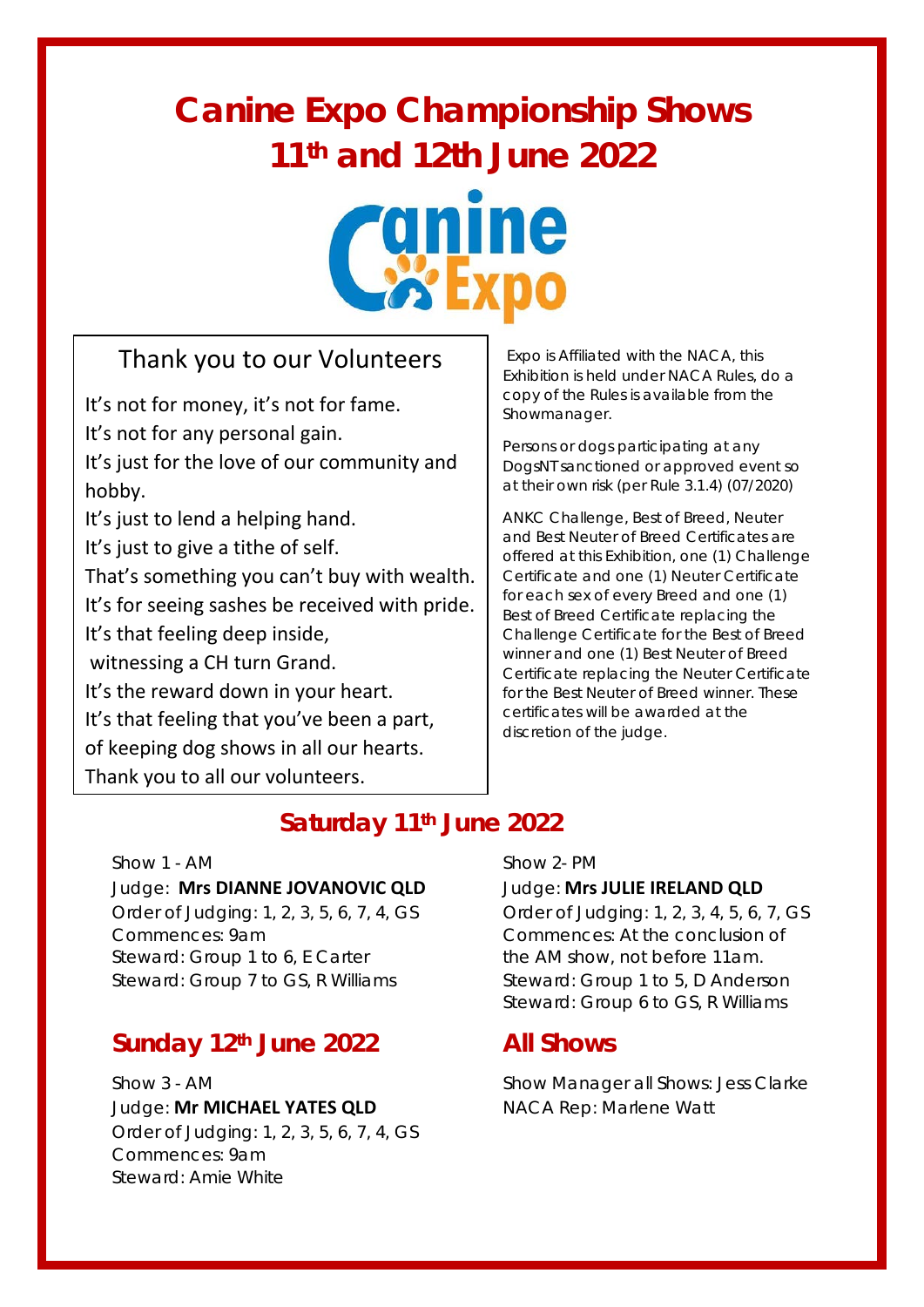|                                                                                                                                                                                                                                                                                                                                                                                                                                                                                                                                                                                                                                                                                                                                                                                                                                                                                                                                                                                                                                                        | <b>Group 1 - Toy Group</b>             |                        |                               |     |                     |                                                                                                             | <b>Group 2 - Terrier Group</b>                                                                                                                                      |
|--------------------------------------------------------------------------------------------------------------------------------------------------------------------------------------------------------------------------------------------------------------------------------------------------------------------------------------------------------------------------------------------------------------------------------------------------------------------------------------------------------------------------------------------------------------------------------------------------------------------------------------------------------------------------------------------------------------------------------------------------------------------------------------------------------------------------------------------------------------------------------------------------------------------------------------------------------------------------------------------------------------------------------------------------------|----------------------------------------|------------------------|-------------------------------|-----|---------------------|-------------------------------------------------------------------------------------------------------------|---------------------------------------------------------------------------------------------------------------------------------------------------------------------|
|                                                                                                                                                                                                                                                                                                                                                                                                                                                                                                                                                                                                                                                                                                                                                                                                                                                                                                                                                                                                                                                        |                                        |                        |                               |     |                     |                                                                                                             | Mrs Dianne Jovanovic (QLD)                                                                                                                                          |
| Start Time:                                                                                                                                                                                                                                                                                                                                                                                                                                                                                                                                                                                                                                                                                                                                                                                                                                                                                                                                                                                                                                            |                                        | <b>Start Time:</b>     |                               |     |                     |                                                                                                             |                                                                                                                                                                     |
|                                                                                                                                                                                                                                                                                                                                                                                                                                                                                                                                                                                                                                                                                                                                                                                                                                                                                                                                                                                                                                                        | <b>Chihuahua (Long Coat)</b>           |                        |                               |     |                     | <b>Australian Terrier</b>                                                                                   |                                                                                                                                                                     |
|                                                                                                                                                                                                                                                                                                                                                                                                                                                                                                                                                                                                                                                                                                                                                                                                                                                                                                                                                                                                                                                        |                                        |                        | Class 3 - Puppy Dog           |     |                     |                                                                                                             |                                                                                                                                                                     |
| 1                                                                                                                                                                                                                                                                                                                                                                                                                                                                                                                                                                                                                                                                                                                                                                                                                                                                                                                                                                                                                                                      |                                        | 6                      |                               |     |                     |                                                                                                             | <b>TAGETARL AUSSIE ENTERTHEDRAGON 8010007359 01-08-</b>                                                                                                             |
| $1st*$                                                                                                                                                                                                                                                                                                                                                                                                                                                                                                                                                                                                                                                                                                                                                                                                                                                                                                                                                                                                                                                 |                                        | $1st^*$                | <b>BECKETT</b>                |     |                     |                                                                                                             | 2021 S: Tagetarl Aussie Capt Boomerang D: Ch. Tagetarl<br>Aussie Kisses Of Fire B: J.S. & C.M. BECKETT O: J.S. & C.M.                                               |
| BOB-Ch                                                                                                                                                                                                                                                                                                                                                                                                                                                                                                                                                                                                                                                                                                                                                                                                                                                                                                                                                                                                                                                 |                                        | Ch                     | 6.                            | Pts | 6                   |                                                                                                             |                                                                                                                                                                     |
| Mrs Dianne Jovanovic (QLD)<br>By Design B: T. Wright O: D. Ikin & T. Wright<br><b>1 Bitch</b> Pts<br><b>Chinese Crested Dog</b><br>Class 10 - Australian Bred Dog<br>2018 S: Karakush Back Crack N Sack D: Mailio Bald In<br>Absent<br>S Irlam, M Watt<br><b>Example 19</b> Pts<br>BOB-Ch<br><b>Maltese</b><br>2021 S: Ch Cinecitta' Sagro Gra (Imp Ita) D: Ch Maltice<br>$1st^*$<br>Willett<br>BOB-Ch 3 Bitch Pts 6<br>$1st*$<br>Watt<br>4 <b>Bitch</b> Pts<br>6<br><b>BNOB</b><br><b>Group 1 - Specials</b><br><b>Chihuahua (Long Coat)</b><br><b>Best</b><br>1<br>D. Ikin & T. Wright: Ch Cheekychi Naughty Nessie<br>Pts: 7<br>R/Up<br><b>Maltese</b><br>3<br>Pts: 6<br>Debra Willett: MALTICE SNUGGLEPOT N CUDDLEPIE<br>3<br><b>Maltese</b><br>Junior<br>Debra Willett: MALTICE SNUGGLEPOT N CUDDLEPIE<br>Aus Br<br><b>Chihuahua (Long Coat)</b><br>1<br>D. Ikin & T. Wright: Ch Cheekychi Naughty Nessie<br><b>Neuter</b><br><b>Best</b><br>Haired)<br>4<br>Mrs MA Watt: Ch. Benboochka Borealisalice<br>Pts: 6<br>R/Up<br>Finish<br>Absent<br>1 |                                        | Class 11a - Open Bitch |                               |     |                     |                                                                                                             |                                                                                                                                                                     |
|                                                                                                                                                                                                                                                                                                                                                                                                                                                                                                                                                                                                                                                                                                                                                                                                                                                                                                                                                                                                                                                        |                                        | 7                      |                               |     |                     |                                                                                                             | CH. TAGETARL AUSSIE HARLEY QUINN 8010006991 14-08-                                                                                                                  |
| $\overline{2}$                                                                                                                                                                                                                                                                                                                                                                                                                                                                                                                                                                                                                                                                                                                                                                                                                                                                                                                                                                                                                                         |                                        | $1st^*$                |                               |     |                     |                                                                                                             | 2019 S: Tagetarl Aussie Lone Ranger D: Ch. Tagetarl Aussie<br>Black Mamba B: J.S. & C.M. BECKETT O: J.S. & C.M. BECKETT                                             |
|                                                                                                                                                                                                                                                                                                                                                                                                                                                                                                                                                                                                                                                                                                                                                                                                                                                                                                                                                                                                                                                        |                                        | Ch                     | 7                             | Pts | 6                   |                                                                                                             |                                                                                                                                                                     |
|                                                                                                                                                                                                                                                                                                                                                                                                                                                                                                                                                                                                                                                                                                                                                                                                                                                                                                                                                                                                                                                        |                                        | <b>BOB</b>             | <b>7 Bitch</b> Pts            |     | $\overline{7}$      | R/Up                                                                                                        | 6 Dog                                                                                                                                                               |
|                                                                                                                                                                                                                                                                                                                                                                                                                                                                                                                                                                                                                                                                                                                                                                                                                                                                                                                                                                                                                                                        |                                        |                        |                               |     | <b>Bull Terrier</b> |                                                                                                             |                                                                                                                                                                     |
|                                                                                                                                                                                                                                                                                                                                                                                                                                                                                                                                                                                                                                                                                                                                                                                                                                                                                                                                                                                                                                                        |                                        |                        | Class 11 - Open Dog           |     |                     |                                                                                                             |                                                                                                                                                                     |
| 3                                                                                                                                                                                                                                                                                                                                                                                                                                                                                                                                                                                                                                                                                                                                                                                                                                                                                                                                                                                                                                                      |                                        | 8<br>$1st^*$           |                               |     |                     |                                                                                                             | CH: MAOLMHIN AZERBAIJAN 5100106953 12-06-2018 S:<br>Sup.Ch.Bullpatchy Rider Of Leon D: Maolmhin Atomic<br>Blonde B: Ms D Cuthbert O: S Irlam & D Cuthbert           |
|                                                                                                                                                                                                                                                                                                                                                                                                                                                                                                                                                                                                                                                                                                                                                                                                                                                                                                                                                                                                                                                        |                                        | BOB-Ch                 | 8 Dog                         | Pts | 6                   |                                                                                                             |                                                                                                                                                                     |
|                                                                                                                                                                                                                                                                                                                                                                                                                                                                                                                                                                                                                                                                                                                                                                                                                                                                                                                                                                                                                                                        |                                        |                        |                               |     |                     | <b>Fox Terrier (Smooth)</b>                                                                                 |                                                                                                                                                                     |
|                                                                                                                                                                                                                                                                                                                                                                                                                                                                                                                                                                                                                                                                                                                                                                                                                                                                                                                                                                                                                                                        |                                        |                        | Class 4a - Junior Bitch       |     |                     |                                                                                                             |                                                                                                                                                                     |
|                                                                                                                                                                                                                                                                                                                                                                                                                                                                                                                                                                                                                                                                                                                                                                                                                                                                                                                                                                                                                                                        |                                        | 9                      |                               |     |                     |                                                                                                             | <b>SANTOP GARNETT 2100555204 04-01-2021 S: Ch Firezan</b>                                                                                                           |
| 4                                                                                                                                                                                                                                                                                                                                                                                                                                                                                                                                                                                                                                                                                                                                                                                                                                                                                                                                                                                                                                                      |                                        | $1st*$                 | Norman O: Amie White          |     |                     |                                                                                                             | Sweeney Todd D: Ch Santop Pandora B: Scott & Sharon                                                                                                                 |
|                                                                                                                                                                                                                                                                                                                                                                                                                                                                                                                                                                                                                                                                                                                                                                                                                                                                                                                                                                                                                                                        |                                        |                        | BOB-Ch 9 Bitch Pts            |     |                     |                                                                                                             |                                                                                                                                                                     |
|                                                                                                                                                                                                                                                                                                                                                                                                                                                                                                                                                                                                                                                                                                                                                                                                                                                                                                                                                                                                                                                        |                                        |                        |                               |     |                     | <b>Manchester Terrier</b>                                                                                   |                                                                                                                                                                     |
|                                                                                                                                                                                                                                                                                                                                                                                                                                                                                                                                                                                                                                                                                                                                                                                                                                                                                                                                                                                                                                                        |                                        | 10                     | Class 3a - Puppy Bitch        |     |                     |                                                                                                             | CATHASAIGH UNO I'M THE SHADOW (AI) 3100438959 05-                                                                                                                   |
| Class 10a - Australian Bred Bitch<br>CH CHEEKYCHI NAUGHTY NESSIE 2100508281 08-10-2018<br>S: Ch Cheekychi Heree Comes Trouble D: Cheekychi Dazzle<br>CH KARAKUSH WEAR LESS IS MORE 2100499069 31-05-<br>Blackbean Sauce B: Mr LR & Mrs H Gibson O: L & H Gibson.<br>Class 4a - Junior Bitch<br><b>MALTICE SNUGGLEPOT N CUDDLEPIE 4100352154 10-03-</b><br>Karma Chameleon B: MR S & MRS BJ STANDLEY O: Debra<br><b>Russian Toy (Russkiy Toy) (Long Haired)</b><br>Class 18a - Neuter Bitch<br>CH. BENBOOCHKA BOREALISALICE 4100285169 06-01-<br>2017 S: Ch. Dracula Moomoon (Imp Cze) D: Ch. Aurora Of<br>The Floating Garden (Imp Pol) B: Ms B Rafferty O: Mrs MA                                                                                                                                                                                                                                                                                                                                                                                     | Absent                                 |                        |                               |     |                     | 10 2021 S: Castlecairn Fair And Square (Imp Nz) D: Ch<br>Dogct Shadow O Shadows B: I j saxton O: I j saxton |                                                                                                                                                                     |
|                                                                                                                                                                                                                                                                                                                                                                                                                                                                                                                                                                                                                                                                                                                                                                                                                                                                                                                                                                                                                                                        |                                        | BOB-Ch Pts             |                               |     |                     |                                                                                                             |                                                                                                                                                                     |
|                                                                                                                                                                                                                                                                                                                                                                                                                                                                                                                                                                                                                                                                                                                                                                                                                                                                                                                                                                                                                                                        |                                        |                        |                               |     |                     | <b>Staffordshire Bull Terrier</b>                                                                           |                                                                                                                                                                     |
|                                                                                                                                                                                                                                                                                                                                                                                                                                                                                                                                                                                                                                                                                                                                                                                                                                                                                                                                                                                                                                                        |                                        |                        | Class 1 - Baby Puppy Dog      |     |                     |                                                                                                             |                                                                                                                                                                     |
|                                                                                                                                                                                                                                                                                                                                                                                                                                                                                                                                                                                                                                                                                                                                                                                                                                                                                                                                                                                                                                                        |                                        | 11                     |                               |     |                     |                                                                                                             | <b>BLACKGUNN SMOKIN RED SOCKS 4100366209 20-01-2022</b>                                                                                                             |
|                                                                                                                                                                                                                                                                                                                                                                                                                                                                                                                                                                                                                                                                                                                                                                                                                                                                                                                                                                                                                                                        |                                        | $1st*$                 | Hall <b>O:</b> Mrs N Clark    |     |                     |                                                                                                             | S: Beaurite Beau The Wicked D: Costalot Skys The Limit B: R                                                                                                         |
|                                                                                                                                                                                                                                                                                                                                                                                                                                                                                                                                                                                                                                                                                                                                                                                                                                                                                                                                                                                                                                                        |                                        |                        | Class 3 - Puppy Dog           |     |                     |                                                                                                             |                                                                                                                                                                     |
|                                                                                                                                                                                                                                                                                                                                                                                                                                                                                                                                                                                                                                                                                                                                                                                                                                                                                                                                                                                                                                                        |                                        | 12<br>Absent           | Whye <b>O:</b> Mrs N Clark    |     |                     |                                                                                                             | WHYFAM MASH HAWKE EYE 4100358556 24-07-2021 S.<br>Kumbari Free For All D: Jessanbelle Clara Who B: Mrs D                                                            |
|                                                                                                                                                                                                                                                                                                                                                                                                                                                                                                                                                                                                                                                                                                                                                                                                                                                                                                                                                                                                                                                        |                                        | 13                     | Class 11 - Open Dog           |     |                     |                                                                                                             | <b>AU CH LILROCK GERONIMO 3100318025 01-01-2015 S: Ch</b>                                                                                                           |
|                                                                                                                                                                                                                                                                                                                                                                                                                                                                                                                                                                                                                                                                                                                                                                                                                                                                                                                                                                                                                                                        | <b>Russian Toy (Russkiy Toy) (Long</b> | $1st*$                 |                               |     |                     | Disguise B: K Coulson O: Rachel Mara                                                                        | Westova Stoic Makers Mark D: Ch Lilrock Da Devil In                                                                                                                 |
|                                                                                                                                                                                                                                                                                                                                                                                                                                                                                                                                                                                                                                                                                                                                                                                                                                                                                                                                                                                                                                                        |                                        | Ch                     | 13                            | Pts | 6 Res               |                                                                                                             |                                                                                                                                                                     |
|                                                                                                                                                                                                                                                                                                                                                                                                                                                                                                                                                                                                                                                                                                                                                                                                                                                                                                                                                                                                                                                        |                                        |                        | Class 5a - Intermediate Bitch |     |                     |                                                                                                             |                                                                                                                                                                     |
|                                                                                                                                                                                                                                                                                                                                                                                                                                                                                                                                                                                                                                                                                                                                                                                                                                                                                                                                                                                                                                                        |                                        | 14<br>$1st*$           | Weber                         |     |                     |                                                                                                             | COMPADRESTAFF TEDDY (IMP ESP) LOE2553327 01-11-<br>2020 S: Compadre Leonel Da Cova D: Diamonds Of Blanch<br>Moisturiser B: Luis Alfonso Alvarez Gutierrez O: Yasmin |
|                                                                                                                                                                                                                                                                                                                                                                                                                                                                                                                                                                                                                                                                                                                                                                                                                                                                                                                                                                                                                                                        |                                        |                        | 14                            |     |                     |                                                                                                             |                                                                                                                                                                     |
|                                                                                                                                                                                                                                                                                                                                                                                                                                                                                                                                                                                                                                                                                                                                                                                                                                                                                                                                                                                                                                                        |                                        | Ch                     |                               | Pts | 6<br>7 <sup>7</sup> |                                                                                                             | R/Up 14 Bitch                                                                                                                                                       |
|                                                                                                                                                                                                                                                                                                                                                                                                                                                                                                                                                                                                                                                                                                                                                                                                                                                                                                                                                                                                                                                        |                                        | <b>BOB</b>             | 13 Dog Pts                    |     |                     |                                                                                                             |                                                                                                                                                                     |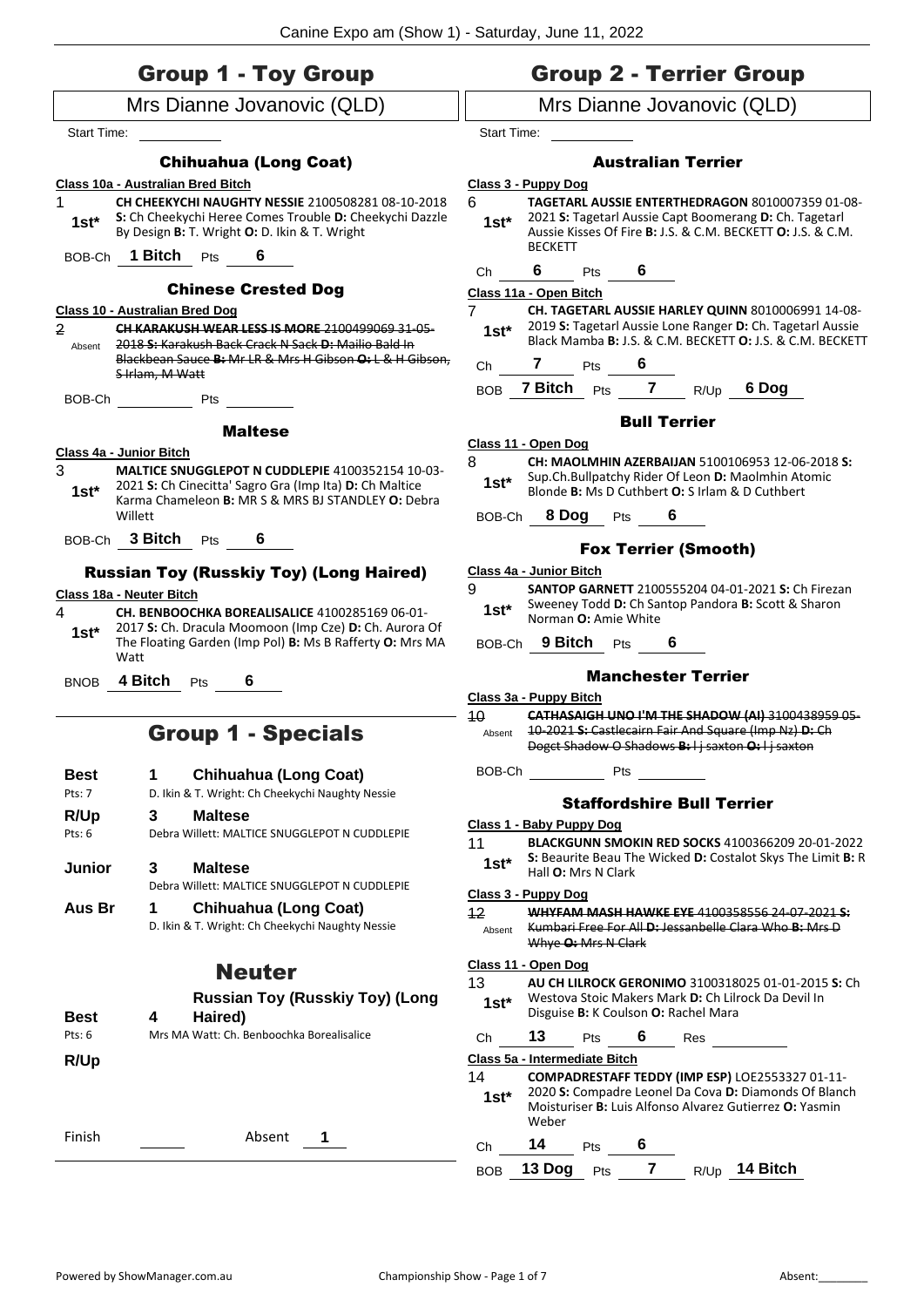#### Tenterfield Terrier

#### **Class 1a - Baby Puppy Bitch**

- 15 **VITORO TIME TO SHINE** 8010007446 27-01-2022 **S:** 
	- Gumhaven Moonwalker **D:** Gumhaven Designed To Shine **1st**\* Gumnaven Moonwalker **D:** Gumnave<br>**1st\* B:** Ms T Vivian **O:** Catherine Steward

### Group 2 - Specials

| Best<br>Pts: 11   | <b>Australian Terrier</b><br>J.S. & C.M. BECKETT: CH. TAGETARL AUSSIE HARLEY QUINN      |
|-------------------|-----------------------------------------------------------------------------------------|
| R/Up<br>$P$ ts: 6 | <b>Australian Terrier</b><br>6<br>J.S. & C.M. BECKETT: TAGETARL AUSSIE ENTERTHEDRAGON   |
| Baby              | <b>Tenterfield Terrier</b><br>15<br>Catherine Steward: Vitoro Time to Shine             |
| <b>Puppy</b>      | <b>Australian Terrier</b><br>6.<br>J.S. & C.M. BECKETT: TAGETARL AUSSIE ENTERTHEDRAGON  |
| Junior            | <b>Fox Terrier (Smooth)</b><br>9<br>Amie White: Santop Garnett                          |
| Inter             | <b>Staffordshire Bull Terrier</b><br>14<br>Yasmin Weber: Compadrestaff Teddy (IMP ESP)  |
| Open              | <b>Australian Terrier</b><br>7<br>J.S. & C.M. BECKETT: CH. TAGETARL AUSSIE HARLEY QUINN |
| Finish            | Absent<br>2                                                                             |

### Group 3 - Gundog Group

Mrs Dianne Jovanovic (QLD)

Start Time:

#### **Brittany**

- **Class 11 - Open Dog**
- 16 **WILLWEI STORMTROOPER** 8010006932 04-05-2019 **S:** Ch Wameika Ozzi Chocolat Fudge **D:** Ch Tobenlee If It Wasnt For You **B:** Mrs R Williams **O:** Mrs R Williams 17 **WILLWEI TOPGUN** 8010007263 19-01-2021 **S:** Am Ch. Sup.
- Ch. Gunnin'for You At Sierra (Imp Usa) **D:** Ch Willwei Pure Imagination **B:** R Williams **O:** R Williams **1st\***
- BOB-Ch **17 Dog** Pts **7** R/Up-Res

#### English Springer Spaniel

#### **Class 5 - Intermediate Dog**

18 **CH DELLEVIE TORONTES** 3100398806 09-10-2019 **S:** Ch. Sth. Af. Ch. Lelica's Smasher At Whitesquall [Swd] [Imp Zaf] **D:** Ch. Glenkinchie Mist Of Avalon **B:** Mrs C Lawson **O:** Mrs NB & Mr SP Jones **1st\***

Ch **18** Pts **6**

#### **Class 4a - Junior Bitch**

19 **CH. WYTCHER B SPELLBOUND** 6100130260 10-06-2021 **S:**  Ch. Barecho Custom Made [Imp Swe] **D:** Ch. Barecho B Witched [Imp Swe] **B:** Prof C Curtis & D Nicholson **O:** Mrs NB & Mr SP Jones **1st\***

Ch **19** Pts **6**

BOB **19 Bitch** Pts **7** R/Up **18 Dog**

#### Irish Water Spaniel

#### **Class 11a - Open Bitch**

20 **SILVERLINING CARNE-WEXFORD (IMP-NZ)** 01924-2013 06- 12-2012 **S:** Kirkmarsh Zephyr (Imp-Uk) **D:** Clonlee M's O'hara **B:** Mrs Y Stafford **O:** Debra Willett **1st\***

#### BOB-Ch **20 Bitch** Pts **6**

#### Nova Scotia Duck Tolling Retriever

#### **Class 4 - Junior Dog**

- 21 **HAVANOVA RED GENES** 5100054921 06-03-2021 **S:**
- Australian Grand Ch Lidlriva Witchetty Grub Ccd Et **D:** Ch Skyesong Stellar Red Haven Ccd Rn Nra **B:** Ms R Fidge & Mr D Oppermann **O:** Ms K Middleton & Ms G Sinclair **1st\***

BOB-Ch **21 Dog** Pts **6**

#### Weimaraner

|--|

22 **CH. WILLWEI UNDER A STETSON** 8010006561 26-01-2018 **S:** Ch. Greywei Kiwi In A Stetson **D:** Ch. Bromhund

Underneath The Radar **B:** Mrs R Williams **O:** Chris Cooke and Alison Walker **1st\***

#### BOB-Ch **22 Dog** Pts **6**

#### Welsh Springer Spaniel

**Class 10 - Australian Bred Dog** 23 **SUP. CH. RHEGED ADDAON FAB TALIESIN** 8010006628 24- 05-2018 **S:** Sup. Ch. Ricochez Auryn Talyessin Cd. Re. Rae. **D:** Gr. Ch. Ricochez Dyfri Addiena **B:** Mrs NB & Mr SP Jones **O:** Mrs NB & Mr SP Jones **1st\*** Ch **23** Pts **6 Class 3a - Puppy Bitch** 24 **MYCROFT MUST BE CARIAD [AI]** 2100573374 02-10-2021 **S:** Int. Ch. C.I.E. Dk. Ch. Se. Ch. Vdh. Ch. Pelydryns Gladiator (Swe) **D:** Ch. Mycroft Must Be Summer **B:** Mrs SJ Brackman **O:** Mrs NB & Mr SP Jones **1st\*** Ch **24** Pts **6**

### BOB **23 Dog** Pts **7** R/Up **24 Bitch**

### Group 3 - Specials

**Best 23 Welsh Springer Spaniel** Pts: 14 Mrs NB & Mr SP Jones: SUP. CH. Rheged Addaon Fab Taliesin **R/Up 22 Weimaraner** Pts: 6 Chris Cooke and Alison Walker: Ch. WillWei Under A **Stetson Puppy 24 Welsh Springer Spaniel** Mrs NB & Mr SP Jones: Mycroft Must Be Cariad [AI] **Junior 19 English Springer Spaniel** Mrs NB & Mr SP Jones: CH. Wytcher B Spellbound **Inter 18 English Springer Spaniel** Mrs NB & Mr SP Jones: CH Dellevie Torontes **Aus Br 23 Welsh Springer Spaniel** Mrs NB & Mr SP Jones: SUP. CH. Rheged Addaon Fab Taliesin **Open 22 Weimaraner** Chris Cooke and Alison Walker: Ch. WillWei Under A Stetson Finish Absent **0**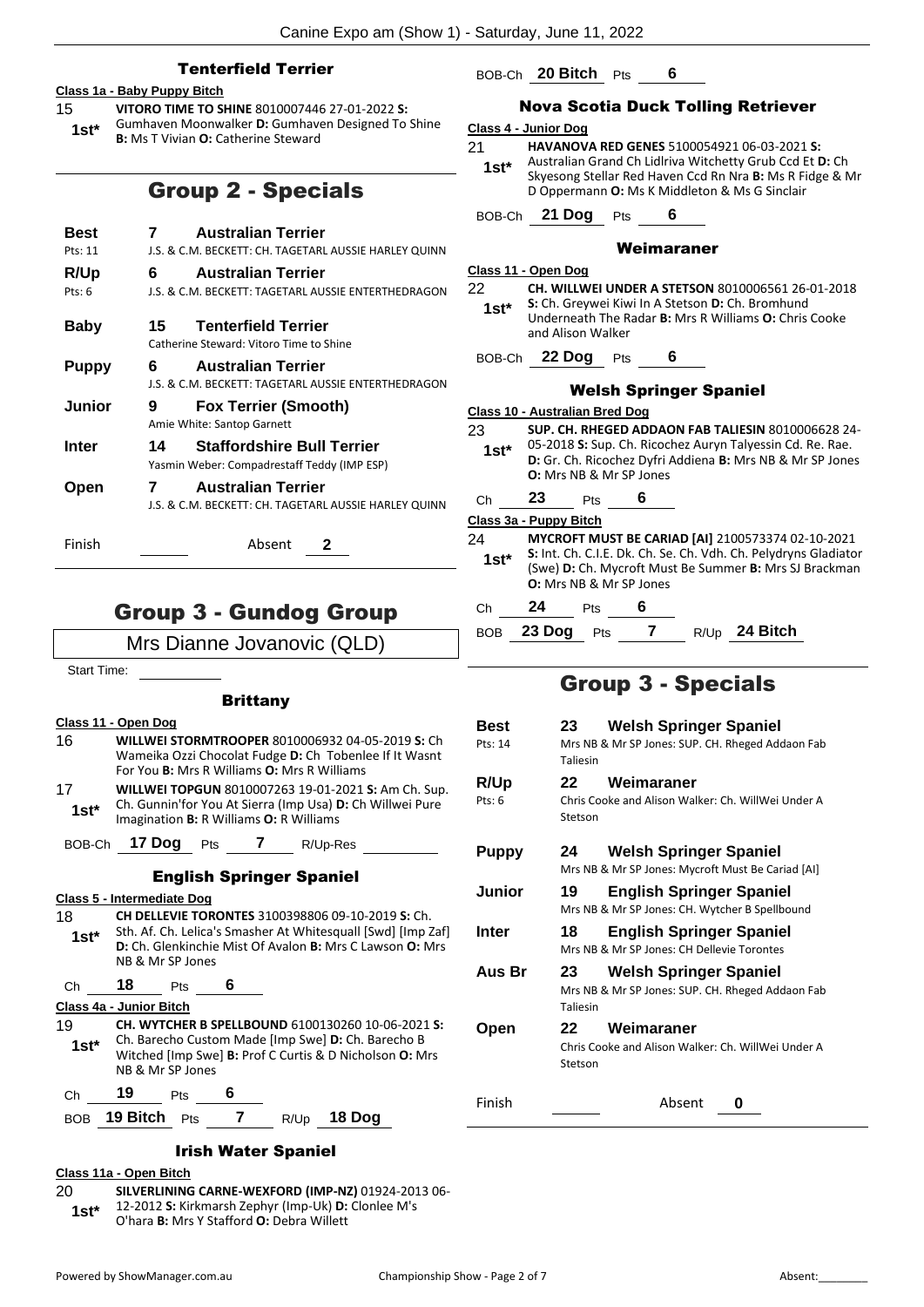| <b>Group 4 - Hound Group</b> |  |
|------------------------------|--|
| Mrs Dianne Jovanovic (QLD)   |  |

|                    | Mrs Dianne Jovanovic (QLD)                                                                                                                                      |               |
|--------------------|-----------------------------------------------------------------------------------------------------------------------------------------------------------------|---------------|
| <b>Start Time:</b> |                                                                                                                                                                 |               |
|                    | <b>Afghan Hound</b>                                                                                                                                             |               |
|                    | Class 5a - Intermediate Bitch                                                                                                                                   |               |
| 25                 | CH ABOUKIR SKYFALL (AI) 2100522073 29-06-2019 S: Ch                                                                                                             |               |
| 1st*               | Aboukir High Priority D: Ch Tahkira Steel Deoll B: Mr R<br>Sinclair O: Mr L Sherwood                                                                            |               |
|                    | BOB-Ch $25$ Bitch $Pts$                                                                                                                                         |               |
|                    | <b>Beagle</b>                                                                                                                                                   |               |
|                    | Class 10 - Australian Bred Dog                                                                                                                                  |               |
| 26                 | <b>BALDEV CRUISE CONTROL 4100343269 29-08-2020 S: Ch</b>                                                                                                        |               |
| 1st*               | Baldev White Russian D: Leanya Olive Oyl B: Sara Skinner O:<br>Mrs E Carter                                                                                     |               |
| Сh                 | 26<br>$\overline{\phantom{a}}$ 6<br>Pts                                                                                                                         |               |
|                    | Class 3a - Puppy Bitch                                                                                                                                          |               |
| 27                 | LANGRIGG AGATHA CHRISTIE (AI) 3100440473 26-10-2021                                                                                                             |               |
| 1st*               | S: Fanta's Brand Last Tango In Paris (Imp Pol) D: Langrigg                                                                                                      |               |
|                    | The Socialite (Ai) B: Miss. L. Osmotherly O: Mrs E Carter                                                                                                       |               |
|                    | Class 5a - Intermediate Bitch                                                                                                                                   |               |
| 28                 | <b>LANGRIGG TAKE A CHANCE ON ME 3100422422 09-12-</b>                                                                                                           |               |
| Absent             | 2020 S: Langrigg Sparks Will Fly (Ai) D: Langrigg Sugar N<br>Spice B: L. Osmotherly O: Mrs E Carter                                                             |               |
| Сh                 | 27 —<br>6<br><b>Pts</b><br>Res                                                                                                                                  |               |
| BOB                | 26 Dog Pts 7 R/Up 27 Bitch                                                                                                                                      |               |
|                    | <b>Dachshund Miniature (Smooth Haired)</b>                                                                                                                      | <u>c</u><br>3 |
|                    | Class 1a - Baby Puppy Bitch                                                                                                                                     |               |
| 29                 | LOWENHYTE GLADYS (AI) 6100134476 20-12-2021 S: Uk Ch                                                                                                            |               |
| 1st*               | Barratini Jonny Cash D: Ch Lowenhyte Annabelle B: Ian B<br>Cross O: Ian B Cross                                                                                 | <u>ୁ</u><br>3 |
| 30                 | <b>OLIARNE CINNAMON GIRL 6100135110 12-02-2022 S:</b>                                                                                                           |               |
| 2nd                | Annaric Song Of Gold N Fire D: Lowenhyte Perwinkle B: Mrs<br>B Bayer O: Mrs G Pearse                                                                            |               |
|                    | <b>Dachshund (Wire Haired)</b>                                                                                                                                  |               |
|                    | Class 5a - Intermediate Bitch                                                                                                                                   | 3             |
| 31                 | <b>CH IDYLEWINS TERRIFIC TREACLE 3100409768 06-02-2020</b>                                                                                                      |               |
| $1st^*$            | S: Am. Gr Ch. Treis Pinheiros Wild Spirit Sw (Imp Usa) D: Am<br>Ch. Eb Dsw La Conparsita Sw (Imp Usa) B: Mr G Winch, Dr R<br>Young, Mr C Reid O: Melissa Purich |               |
| BOB-Ch             | 31 Bitch<br>6<br>Pts                                                                                                                                            | <u>ୁ</u><br>3 |
|                    | <b>Whippet</b>                                                                                                                                                  |               |
|                    | Class 1 - Baby Puppy Dog                                                                                                                                        |               |
| 32                 |                                                                                                                                                                 |               |
|                    | BLANKENBURGLEANING FORWARD 8010007451 11-02-                                                                                                                    |               |
| 1st*               | 2022 S: Blankenburg River Gum D: Ch Blankenburg Dream                                                                                                           |               |
|                    | On B: Geraldine Noonan O: G Nooonan                                                                                                                             |               |
| 33                 | Class 5a - Intermediate Bitch<br>CH PIAFFE FIRE DREAMTIME 4100335326 09-03-2020 S.                                                                              | <u>ୁ</u><br>3 |

33 **CH PIAFFE FIRE DREAMTIME** 4100335326 09-03-2020 **S:**  Ch: Please Please Me Da Roseira Brava (Imp Prt) **D:**  Ch:Piaffe Aint Misbehaving **B:** Mrs U Greenwood **O:** U Greenwood, S Irlam & M Watt **1st\***

BOB-Ch **33 Bitch** Pts **6**

### Group 4 - Specials

| Best<br>Pts: 10 | 33 | Whippet<br>U Greenwood, S Irlam & M Watt: Ch Piaffe Fire Dreamtime           |
|-----------------|----|------------------------------------------------------------------------------|
| R/Up<br>Pts: 7  | 26 | <b>Beagle</b><br>Mrs E Carter: Baldey Cruise Control                         |
| Baby            | 29 | Dachshund Miniature (Smooth<br>Haired)<br>lan B Cross: Lowenhyte Gladys (AI) |
| <b>Puppy</b>    | 27 | <b>Beagle</b><br>Mrs E Carter: LANGRIGG AGATHA CHRISTIE (AI)                 |
| Inter           | 33 | <b>Whippet</b><br>U Greenwood, S Irlam & M Watt: Ch Piaffe Fire Dreamtime    |
| Aus Br          | 26 | <b>Beagle</b><br>Mrs E Carter: Baldey Cruise Control                         |
| Finish          |    | Absent                                                                       |

### Group 5 - Working Dog Group

Mrs Dianne Jovanovic (QLD)

Start Time:

#### Australian Cattle Dog

#### **Class 4 - Junior Dog**

#### 34 **TAGETARL FIRE IN MY SOUL** 8010007297 30-03-2021 **S:**  Tagetarl Reign Of Fire **D:** Ch. Tagetarl Hey Soul Sister **B:** J.S.

**1st** agetari Reign Of Fire **D:** Cn. Tagetari He **8.** C.M. BECKETT **0:** J.S. & C.M. BECKETT

#### **Class 10 - Australian Bred Dog**

- 35 **CH ECHOMIDI STRUTTIN HIS STUFF GD SD** 8010006132 20-
- 02-2016 **S:** Neut Ch Ch Cooroorah Catchmeifyoucan Ccd Rae Ado2 Adm Jdm Jdo2 Spd Gdx Sdx **D:** Ch Cooroorah Cozican Rn Ado3 Adm3 Jdm2 Jdo4 Gdx Spdx Sdx Ccd **B:** Tanya Reichstein **O:** Tanya Reichstein **1st\***

#### **Class 11 - Open Dog**

- 36 **CH. TAGETARL TRAIL BOSS** 8010006604 10-02-2018 **S:**  Tagetarl Are You Reddy Freddie **D:** Ch Tagetarl Flash Of **1st**\* Tagetarl Are You Reddy Freddie **D:** Ch Tagetarl Flash Of Inspiration **B:** J.S. & C.M. BECKETT **0:** J.S. & C.M. BECKETT
- 

Ch **36** Pts **8** Res **34**

**Class 3a - Puppy Bitch**

37 **TAGETARL ATROPA BELLADONNA** 8010007363 02-10-2021 **S:** Ch. Tagetarl Trail Boss **D:** Ch. Tagetarl Too School For **1st** S: Cn. Tagetari Frail Boss D: Cn. Tagetari Too School<br>Cool **B:** J.S. & C.M. BECKETT **O:** J.S. & C.M. BECKETT

#### Ch **37** Pts **6**

| BOB 36 Dog Pts |  | R/Up <b>37 Bitch</b> |
|----------------|--|----------------------|
|                |  |                      |

**Class 18a - Neuter Bitch**

38 **CH. NEUT CH. TAGETARL BABY GOT BLUE GENES** 8010005365 26-04-2012 **S:** Ch. Tagetarl Got Ya Back **D:** Ch. Tagetarl Dancing Diva **B:** JS and CM Beckett **O:** Miss J Clarke **1st\***

BNOB **38 Bitch** Pts **6** R/Up-Res

#### Australian Shepherd

**Class 4a - Junior Bitch**

39 **SARASOTA PAINT YOUR WAGON** 7100048838 07-04-2021 **S:** Las Rocosa Quinn Again **D:** Ch Mysql For The Good Times Ht **B:** Tull Luttrell **O:** TULL LUTTRELL Absent

BOB-Ch Pts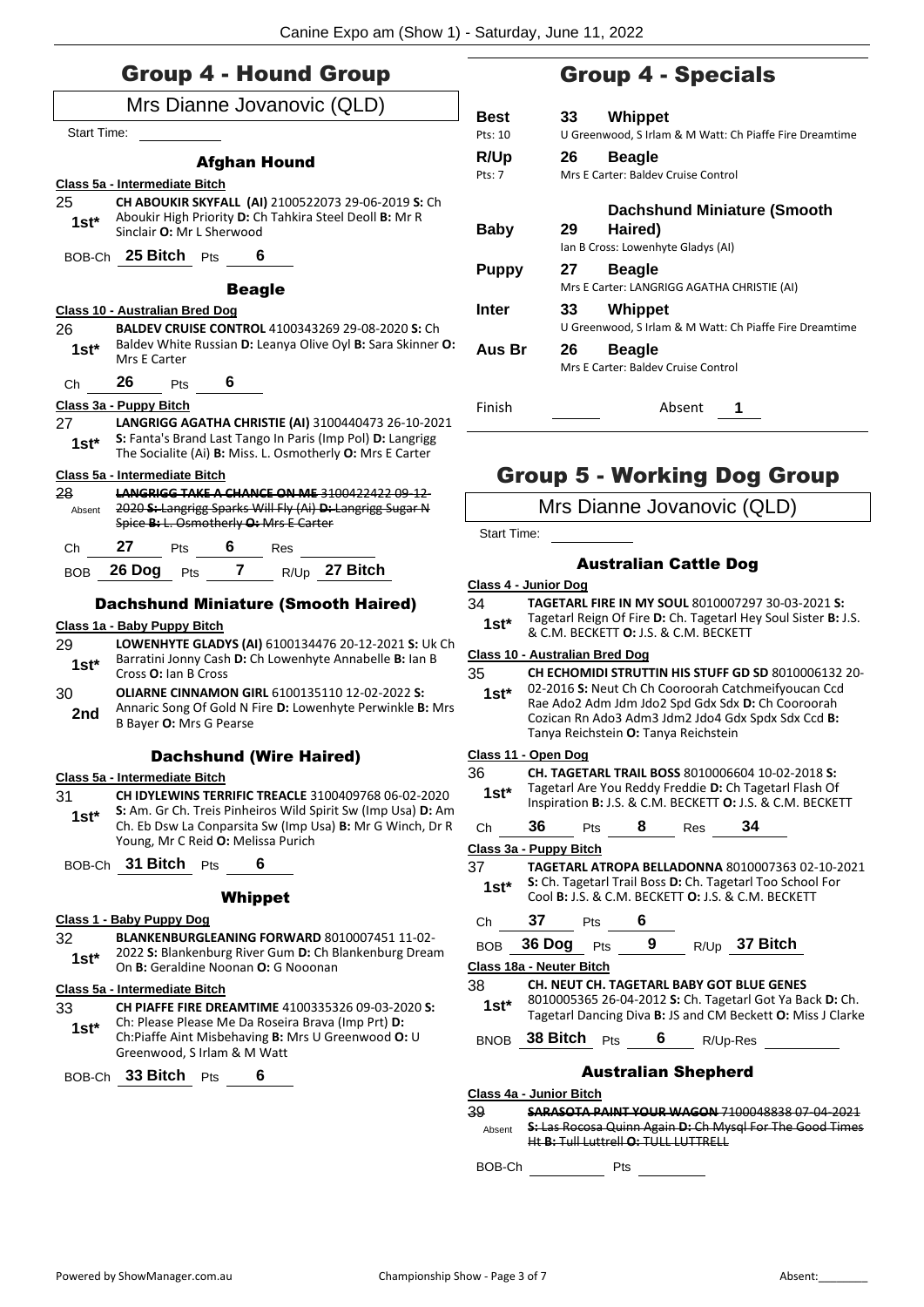|              | Canine Expo am (Show 1)                                                                                                                                                           |
|--------------|-----------------------------------------------------------------------------------------------------------------------------------------------------------------------------------|
|              |                                                                                                                                                                                   |
|              | <b>Australian Stumpy Tail Cattle Dog</b>                                                                                                                                          |
|              | Class 5 - Intermediate Dog<br><b>TAGETARL STUMPY SHIFTING STEEL 8010006986 06-10-</b>                                                                                             |
| 40<br>Absent | 2019 S: Ch. Tagetarl Stumpy Eminent Sun D: Ch. Tagetarl<br>Stumpy Shake It Off B: J.S. & C.M. BECKETT O: J.S. & C.M.<br><b>BECKETT</b>                                            |
|              | <b>Class 10 - Australian Bred Dog</b>                                                                                                                                             |
| 41<br>1st*   | <b>CH. WILLINCORAH DENLEE 2100556050 29-09-2020 S:</b><br>Sup.Ch Tagetarl Stumpy Soundwave D: Willincorah Darwin<br>Katie B: Mr J Brennan O: Katie Burden                         |
| Сh           | 41<br>6<br>Pts<br>Res                                                                                                                                                             |
|              | Class 1a - Baby Puppy Bitch                                                                                                                                                       |
| 42<br>1st*   | TAGETARL STUMPY WHOLE SHEBANG 8010007434 31-01-<br>2022 S: Sup. Ch. Tagetarl Stumpy Soundwave D: Ch.<br>Minersdream Penny B: J.S. & C.M. BECKETT O: J.S. & C.M.<br><b>BECKETT</b> |
|              | <u> Class 11a - Open Bitch</u>                                                                                                                                                    |
| 43           | CH MINERSDREAM PENNY 2100505935 10-06-2018 S:                                                                                                                                     |
| 1st*         | Justpuremac Its Ridgy Didge D: Aravan Miss Marple B: W &<br>R CROMACK <b>O:</b> J.S. & C.M. BECKETT                                                                               |
| Ch           | 43<br>6<br><b>Pts</b>                                                                                                                                                             |
|              | BOB 43 Bitch Pts<br>7<br>R/Up 41 Dog                                                                                                                                              |
|              | <b>Belgian Shepherd Dog (Groenendael)</b><br>Class 5a - Intermediate Bitch                                                                                                        |
| 44           | CH. ATANGA MAKYBE DIVA 8010007002 01-11-2019 S:                                                                                                                                   |
| $1st*$       | Beletta Edmund D: Dekadance Matilda Jeffries B: Miss<br>Lynelle Young O: Miss Lynelle Young                                                                                       |
| BOB-Ch       | 44 Bitch<br>6<br>Pts<br>R/Up-Res                                                                                                                                                  |
|              | Class 18 - Neuter Dog                                                                                                                                                             |
| 45<br>2nd    | <b>MIRRIBANDI TITUS OCTAVIOUS 4100359303 13-08-2021 S:</b><br>Ch Mirribandi Hadrian (Ai) Jc D: Ch Mirribandi Winter Raven<br><b>B:</b> Kathryn Winton O: Michael Bratchell        |
| 46           | <b>NEUT CH MIRRIBANDI ZACCHEUS 4100290044 24-03-2017</b>                                                                                                                          |
| $1st*$       | S: Ch Mirribandi Rebellion Ht D: Ch I Have A Dream Des<br>Gardiens De Cocagne Ht (Imp Hun) <b>B:</b> Kathryn Winton <b>O:</b><br><b>Michael Bratchell</b>                         |
|              | BNOB 46 Dog Pts 7 R/Up-Res 45 Dog                                                                                                                                                 |
|              | <b>Belgian Shepherd Dog (Tervueren)</b>                                                                                                                                           |
|              | Class 10 - Australian Bred Dog                                                                                                                                                    |
| 47           | CH MIRRIBANDI YISREAL 4100288015 09-03-2017 S: Ch                                                                                                                                 |
| $1st^*$      | Mirribandi Merveilleux Ht Jc Rn D: Ch Mirribandi When The<br>Wind Blows Hnas (A1) B: Kathryn Winton O: Michael<br>Bratchell                                                       |
|              | BOB-Ch 47 Dog Pts 6                                                                                                                                                               |
|              | <b>Border Collie</b>                                                                                                                                                              |
|              | Class 3 - Puppy Dog                                                                                                                                                               |

#### 48 **JAYLBRO TINTAGEL RULER FTHNITE (AI )** 8010007338 25- 07-2021 **S:** Ableflow Storm Chaser **D:** Sanbriann Rain On My Parade **B:** Miss C Bartlett **O:** Mrs M M Adams **1st\* Class 5 - Intermediate Dog** 49 **CH. CLANABBY WIND BENEATH MY WINGS** 4100325812 19-06-2019 **S:** Sup.Ch. Pukawidgee Name Of The Wind **D:**

Clanabby Charlottes Web **B:** Mrs JL Vos-Butler **O:** Mrs J Vos-Butler **1st\***

### **Class 10 - Australian Bred Dog**

- 50 **JAYLBRO MILLION TO ONE RN** 8010006843 02-05-2019 **S:**  Wynnlake Curious Squire (Ai) **D:** Jaylbro Million Dollar
	- **1st** Wynniake Curious Squire (Al) **D:** Jayloro Mill<br>Babee (Ai) **B:** Cindy Bartlett **O:** Nicolle Smith

### Ch **50** Pts **8** Res **48**

### **Class 4a - Junior Bitch**

- 51 **CLANABBY TAKE A CHANCE ON ME** 4100357085 13-05- 2021 **S:** Aust & Nz.Ch. Clan-Abby Nz-Back-To-Th-Future (Imp Nzl) **D:** Rowesdale Mocha Grande **B:** Mrs JL Vos-Butler **1st\***
	- **O:** Mrs J Vos-Butler

#### **Class 10a - Australian Bred Bitch**

52 **CH JAYLBRO GIVNME AMILLIONREASONS** 8010006840 02-

| $1st*$ |    |            |     | Dollar Babee (Ai) B: C Bartlett O: C BARTLETT | 05-2019 S: Wynnlake Curious Squire (Ai) D: Jaylbro Million |
|--------|----|------------|-----|-----------------------------------------------|------------------------------------------------------------|
| .Ch    | 52 | <b>Pts</b> | Res | 51                                            |                                                            |

| BOB 52 Bitch Pts 10 R/Up 50 Dog |  |  |
|---------------------------------|--|--|
|                                 |  |  |

### German Shepherd Dog (Long Stock Coat)

### **Class 3a - Puppy Bitch**

53 **KUIRAU VICTORIA** 2100565975 12-06-2021 **S:** Chili Della Valcuvia(Imp Uk) **D:** Kuirau Jorjie Girl **B:** Mr P & Mrs D & Mr J Murray **O:** Amie White Absent

BOB-Ch Pts

### Group 5 - Specials

| Best         | <b>Australian Cattle Dog</b><br>36 I                                                                     |
|--------------|----------------------------------------------------------------------------------------------------------|
| Pts: 18      | LS. & C.M. BECKETT: CH. TAGETARI TRAIL BOSS                                                              |
|              | <b>Belgian Shepherd Dog</b>                                                                              |
| R/Up         | (Tervueren)<br>47                                                                                        |
| Pts: 8       | Michael Bratchell: CH Mirribandi Yisreal                                                                 |
| Baby         | Australian Stumpy Tail Cattle Dog<br>42.<br><b>LS. &amp; C.M. BECKETT: TAGETARI STUMPY WHOLE SHEBANG</b> |
| <b>Puppy</b> | <b>Australian Cattle Dog</b><br>37<br><b>LS. &amp; C.M. BECKETT: TAGETARI ATROPA BELLADONNA</b>          |
| Junior       | <b>Australian Cattle Dog</b><br>34<br>LS. & C.M. BECKETT: TAGETARI FIRE IN MY SOUL                       |
| Inter        | <b>Belgian Shepherd Dog</b><br>(Groenendael)<br>44<br>Miss Lynelle Young: Ch. Atanga Makybe Diva         |
| Aus Br       | <b>Belgian Shepherd Dog</b><br>(Tervueren)<br>47<br>Michael Bratchell: CH Mirribandi Yisreal             |
| Open         | <b>Australian Cattle Dog</b><br>36 -<br>J.S. & C.M. BECKETT: CH. TAGETARL TRAIL BOSS                     |

### Neuter

#### **Best 46 Belgian Shepherd Dog (Groenendael)** Pts: 8 Michael Bratchell: Neut CH Mirribandi Zaccheus

**R/Up 38 Australian Cattle Dog** Miss J Clarke: Ch. Neut Ch. Tagetarl Baby Got Blue Genes

Finish Absent **3**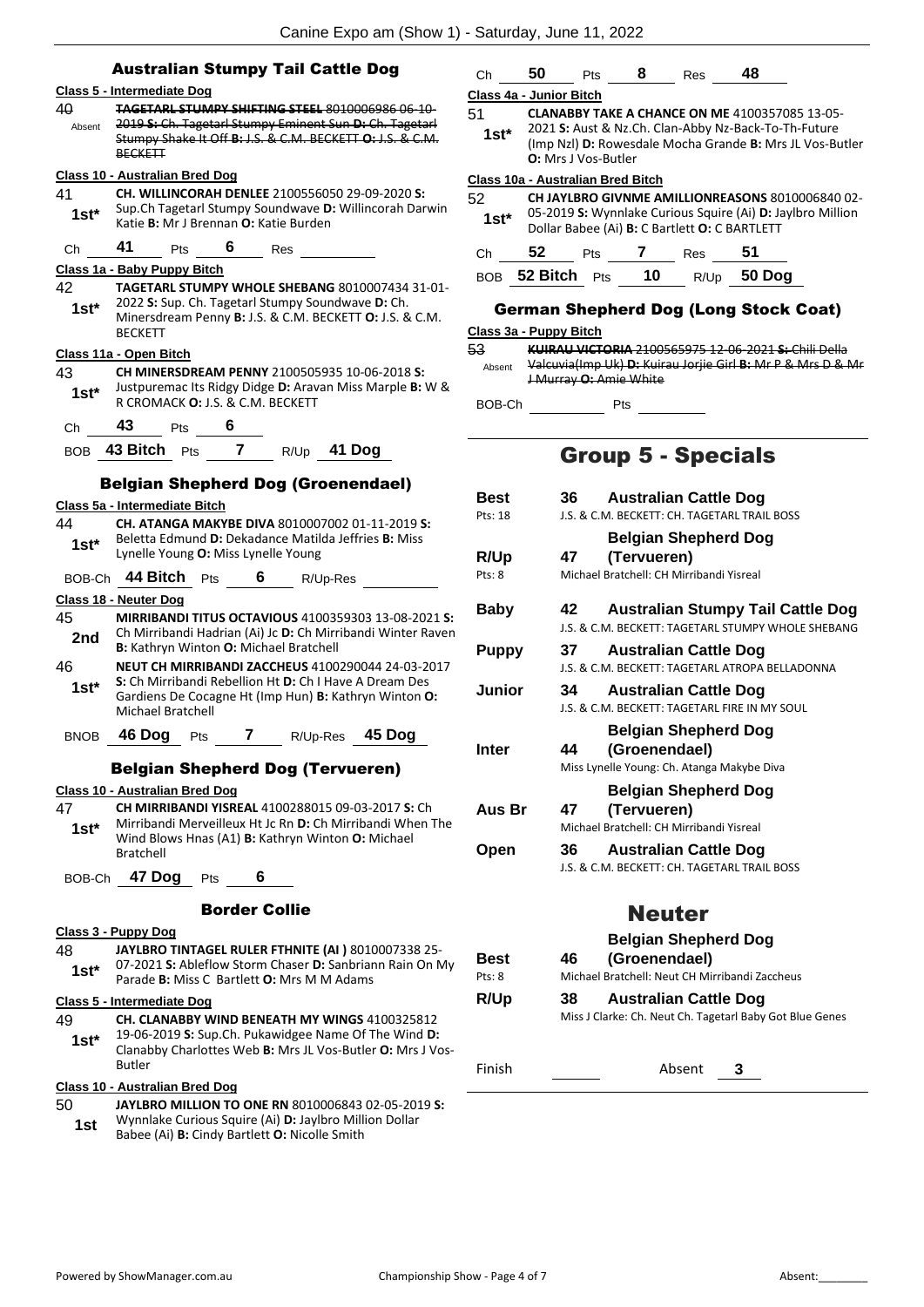|             | Mrs Dianne Jovanovic (QLD)                                                                                               |              |
|-------------|--------------------------------------------------------------------------------------------------------------------------|--------------|
| Start Time: |                                                                                                                          | Bes<br>Pts:  |
|             |                                                                                                                          | R/U          |
|             | <b>Dobermann</b>                                                                                                         | Pts: 8       |
| 54          | Class 4a - Junior Bitch<br>AYCES ALL TH STARS N TH SKY 9100012470 08-01-2021 S:                                          |              |
| 1st*        | Ch: Walamara Always-On-My Mind (Ai)(Imp Nzl) D: C.I.B                                                                    | Bal          |
|             | Sup Ch: Walamara Venture-To-Utopia (Imp Nzl) B: Ms L                                                                     |              |
|             | Hudson & Miss A Douglas O: Mrs S Irlam & Mrs M Watt                                                                      | Pur          |
|             | BOB-Ch 54 Bitch Pts<br>6                                                                                                 |              |
|             | <b>Rottweiler</b>                                                                                                        | Jur          |
|             | Class 3 - Puppy Dog                                                                                                      |              |
| 55          | <b>EMZACILY EXPLOSIVES TECHNICIAN 8010007428 10-12-</b>                                                                  | Inte         |
| $1st^*$     | 2021 S: Sup Ch Bhima Von Muntz (Imp Usa) D: Ch Emzacily                                                                  |              |
|             | Hear Me Roar <b>B:</b> S Gordon <b>O:</b> S Gordon                                                                       | Aus          |
|             | Class 4 - Junior Dog                                                                                                     |              |
| 56          | <b>ROTTGEMS LEXTEG HANK 8010007261 20-12-2020 S:</b>                                                                     |              |
| $1st*$      | Wiseweilers Silvers Rayleigh D: Rottgems Kalerah Lexa B:<br>Ms S Boesenberg O: Kylie Bennett                             | Fini:        |
|             | Class 10 - Australian Bred Dog                                                                                           |              |
| 57          | FANTASTIKROT MARSHALL (AI) 6100128751 06-04-2021 S:                                                                      |              |
| 2nd         | Eminem Vom Hause Edelstein (Imp Hrv) D: Fantastikrot                                                                     |              |
|             | Chloe Decker <b>B:</b> MISS SHERRI WIGHTMAN <b>O:</b> MISS SHERRI                                                        |              |
|             | WIGHTMAN                                                                                                                 |              |
| 58          | <b>CH EMZACILY THE NAMES BOND 8010006956 23-08-2019</b><br>S: Ch Inselstaat Dmitry (Ai) D: Ch Inselstaat Van Ish (Ai) B: |              |
| $1st*$      | Sarah Gordon O: S Gordon                                                                                                 |              |
| Ch          | 58<br>55<br>$9$ Res<br><b>Pts</b>                                                                                        | <b>Class</b> |
|             | Class 1a - Baby Puppy Bitch                                                                                              | 66           |
| 59          | KLIMKIE BUBBLES 5100130487 04-02-2022 S: Aerofee                                                                         |              |
| 3rd         | Shifting Gears D: Klimkie The Raven B: 5000021150 O: Kylie                                                               |              |
| 60          | YARNIX MY HEART FLUKE 8010007457 05-02-2022 S:                                                                           | <b>BOB</b>   |
|             | Von.Ch.Nero Von Cassanova Get.Ad.Ip03 D: Yarnix Anzac                                                                    |              |
| $1st*$      | Khe Sanh B: 8000882301 O: Kylie                                                                                          |              |
| 61          | FANTASTIKROT BOOTYLICIOUS 6100134323 31-01-2022 S:                                                                       | Class        |
| 2nd         | Petrovrotti Navarro (Ai) D: Fantastikrot Mazikeen B: MISS<br>SHERRI WIGHTMAN O: MISS SHERRI WIGHTMAN                     | 67           |
|             |                                                                                                                          |              |
|             | <u> Class 3a - Puppy Bitch</u>                                                                                           | <b>BOB</b>   |
| 62          | <b>KLIMKIE BLAZING SQUIRT 5100126760 31-07-2021 S:</b><br>Regzimore Blaze Of Glory D: Klimkie Cry Me A River B:          |              |
| 1st         | 5000021150 O: Kylie Bennett                                                                                              |              |
|             | Class 4a - Junior Bitch                                                                                                  | Class        |
| 63          | <b>FANTASTIKROT HIT THE JACKPOT 6100127924 09-02-2021</b>                                                                | 68           |
| Absent      | S: Petrovrotti Navarro (Ai) D: Fantastikrot<br>Shakevamoneymaker B: MISS SHERRI WIGHTMAN O: MISS                         |              |
|             | <b>SHERRI WIGHTMAN</b>                                                                                                   |              |
|             | Class 5a - Intermediate Bitch                                                                                            | Class<br>69  |
| 64          | <b>CH MOCCAROTT HAMMRIIK BITOFALRITE 4100344048 25-</b>                                                                  |              |
| 2nd         | 09-2020 S: Ch Emcee Hammer Von Muntz Von Isas Haus D:                                                                    |              |
|             | Sup Ch Sahne Razzle Dazzle (Ai) (Imp Nz) B: Cheryl Jones                                                                 |              |
|             | <b>O:</b> Cheryl Jones                                                                                                   | BOB          |
| 65          | <b>FANTASTIKROT ROLL THE DICE 6100123010 14-05-2020 S:</b><br>Petrovrotti Navarro D: Fantastikrot Shakeyamoneymaker B:   |              |
| $1st*$      | <b>FANTASTIKROT O: MISS SHERRI WIGHTMAN</b>                                                                              |              |
|             | 65<br>8<br>62<br><b>Pts</b><br><b>Res</b>                                                                                | <b>Class</b> |
| Ch          |                                                                                                                          | 70           |

### Group 6 - Specials

| <b>Best</b>  | 58                                   | Rottweiler                                                         |  |
|--------------|--------------------------------------|--------------------------------------------------------------------|--|
| Pts: 13      | S Gordon: Ch Emzacily The Names Bond |                                                                    |  |
| R/Up         | 65                                   | Rottweiler                                                         |  |
| Pts: 8       |                                      | MISS SHERRI WIGHTMAN: FANTASTIKROT ROLL THE DICE                   |  |
| Baby         | 60                                   | Rottweiler<br>Kylie: Yarnix my heart fluke                         |  |
| <b>Puppy</b> | 55                                   | <b>Rottweiler</b><br>S Gordon: Emzacily Explosives Technician      |  |
| Junior       | 54                                   | Dobermann<br>Mrs S Irlam & Mrs M Watt: Ayces All Th Stars N Th Sky |  |
| Inter        | 65                                   | Rottweiler<br>MISS SHERRI WIGHTMAN: FANTASTIKROT ROLL THE DICE     |  |
| Aus Br       | 58                                   | <b>Rottweiler</b><br>S Gordon: Ch Emzacily The Names Bond          |  |
| Finish       |                                      | Absent                                                             |  |

### Group 7 - Non-Sporting Group

Mrs Dianne Jovanovic (QLD)

rt Time:

### German Spitz (Mittel)

- **Class 10a - Australian Bred Bitch**
- 66 **AUST CH MEDIAEVALAGE GEMMAS DELIGHT** 4100302444 21-01-2018 **S:** Mediaevalage Chevy Camraro **D:** Ch
	- Orionstars Mother Of Dragons **B:** Field J&M **O:** S Heath **1st\***

BOB-Ch **66 Bitch** Pts **6**

#### Peruvian Hairless Dog (Med)

**Class 3a - Puppy Bitch**

- 67 **XIOMA MISTRAL** 5100127795 05-10-2021 **S:** Artmac Gunslinger (Ai) **D:** Valdassa Ima Hurricane (Ai) **B:** Sylvia & Sally Johnson **O:** Donalee Ikin **1st\***
- **67 Bitch** Pts **6**

#### Poodle (Toy)

- **Class 1a - Baby Puppy Bitch**
- 68 **MYJACKS DASHING DONNER** 8010007437 15-12-2021 **S:** Ch Marlau Masterclass **D:** Ch Fabajahe Discovery Of Witches **B:** Deborah Anderson **O:** Deborah Anderson **1st\***

#### **Class 10a - Australian Bred Bitch**

- 69 **AUST. CH. FABAJAHE DISCOVERY OF WITCHES** 6100089540 03-11-2014 **S:** Ch. Tuttlebees The Sorcerer (Imp Uk) **D:** Ch. Sauvage Enchanting Witch **B:** Fabajahe Kennels **O:** Deborah Anderson **1st\***
	- Boby Ch 69 Bitch Pts 6

#### Schipperke

- **Class 5 - Intermediate Dog**
- 70 **CH. BEADALE A DEAL WITH THE DEVIL** 5100122147 02-12-
- 2020 **S:** Sup Ch Beadale Hey True Blue **D:** Beadale Just Damit **B:** Mrs L P Niemann **O:** Miss J Clarke & Mrs L Niemann **1st\***

BOB-Ch **70 Dog** Pts **6**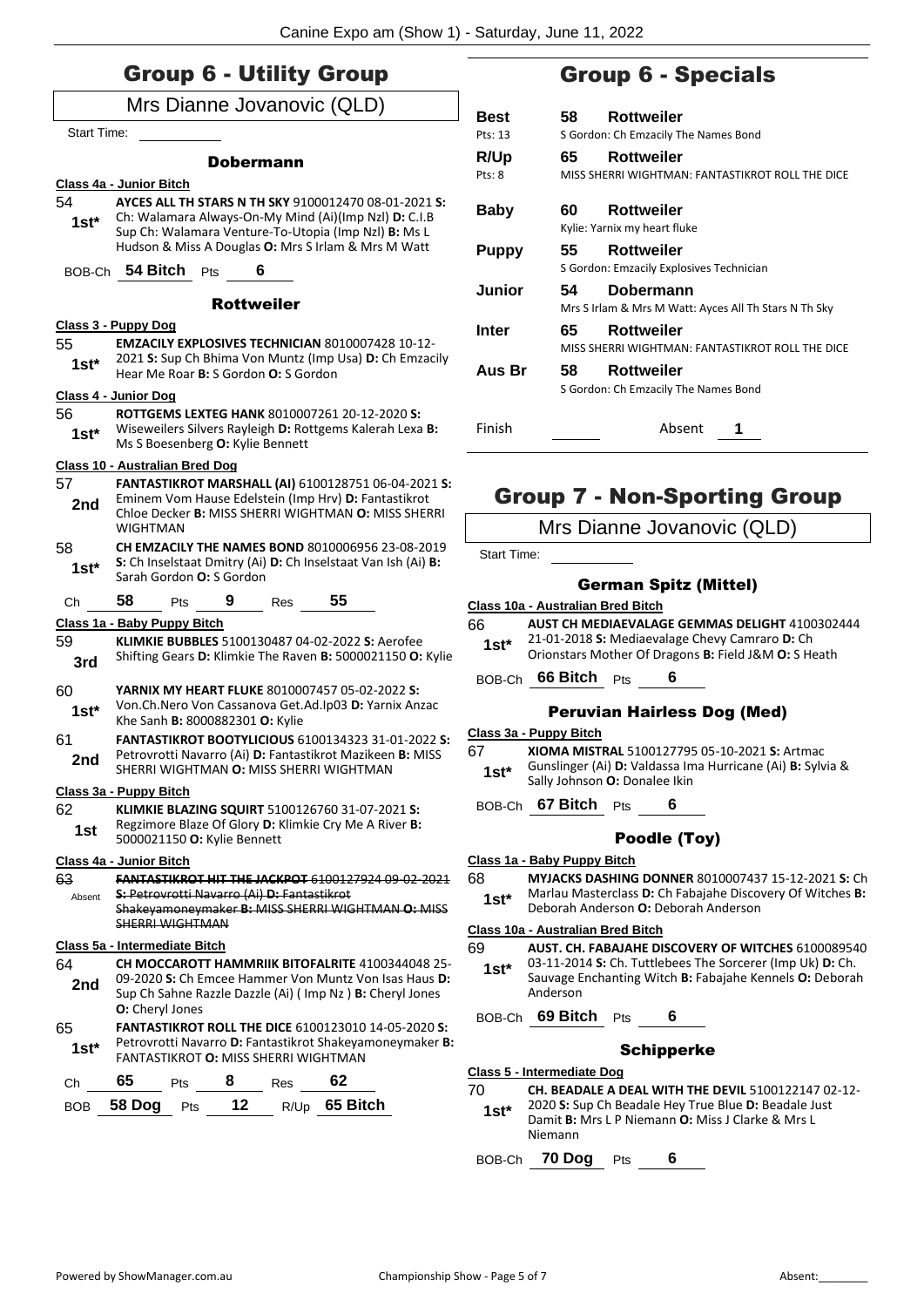## Group 7 - Specials

| Best         | 70                                                                  | <b>Schipperke</b>           |  |  |  |
|--------------|---------------------------------------------------------------------|-----------------------------|--|--|--|
| Pts: 9       | Miss J Clarke & Mrs L Niemann: Ch. Beadale A Deal With<br>The Devil |                             |  |  |  |
| R/Up         | 69                                                                  | Poodle (Toy)                |  |  |  |
| Pts: 6       | Deborah Anderson: aust. Ch. Fabajahe Discovery Of<br>Witches        |                             |  |  |  |
| Baby         | 68                                                                  | Poodle (Toy)                |  |  |  |
|              | Deborah Anderson: Myjacks Dashing Donner                            |                             |  |  |  |
| <b>Puppy</b> | 67                                                                  | Peruvian Hairless Dog (Med) |  |  |  |
|              | Donalee Ikin: Xioma Mistral                                         |                             |  |  |  |
| Inter        | 70                                                                  | <b>Schipperke</b>           |  |  |  |
|              | Miss J Clarke & Mrs L Niemann: Ch. Beadale A Deal With<br>The Devil |                             |  |  |  |
| Aus Br       | 69                                                                  | Poodle (Toy)                |  |  |  |
|              | Deborah Anderson: aust. Ch. Fabajahe Discovery Of<br>Witches        |                             |  |  |  |
| Finish       |                                                                     | Absent<br>O                 |  |  |  |